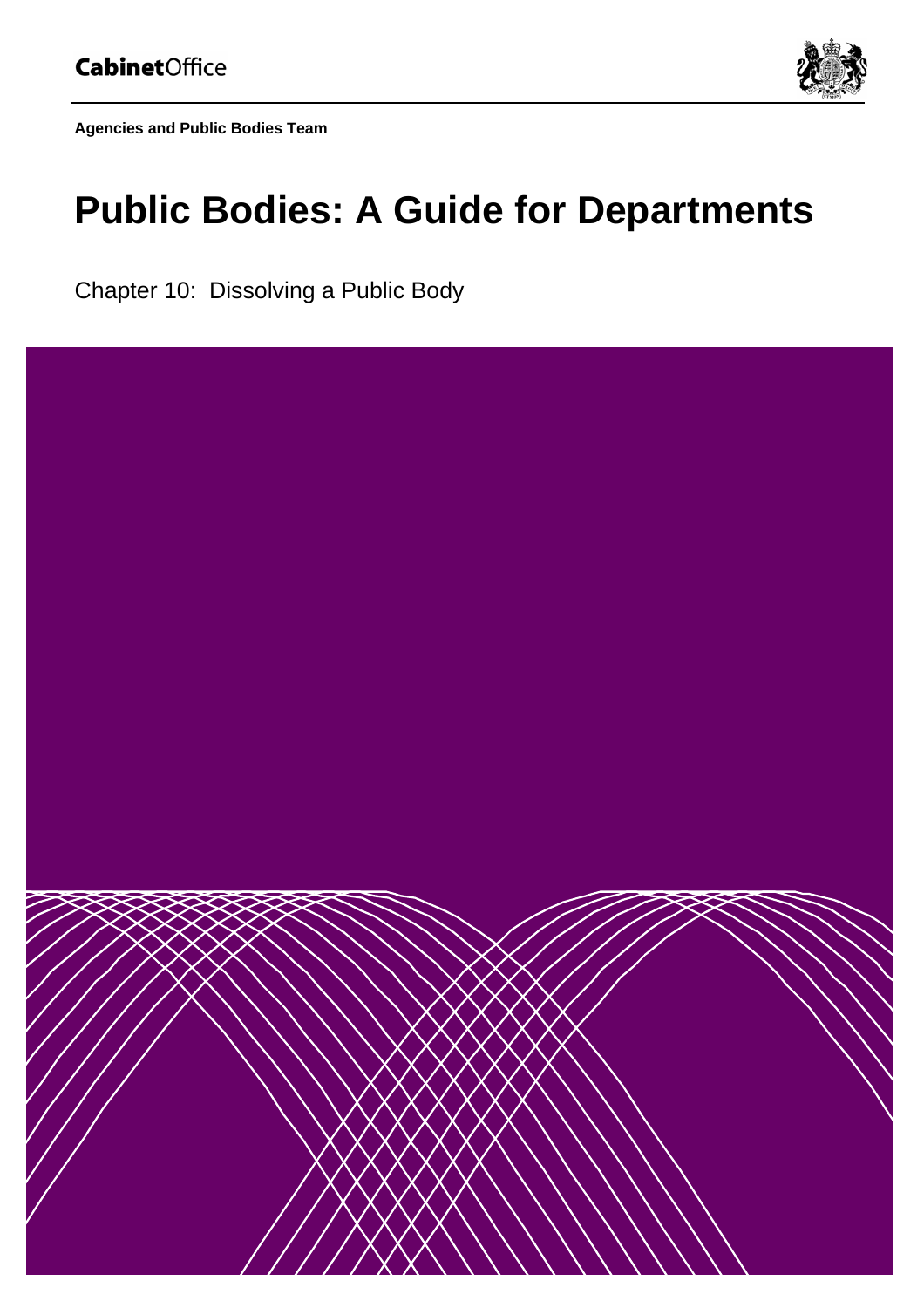# **DISSOLVING A PUBLIC BODY**

# *Contents*

- **1. Introduction**
- **2. Statutory bodies**
- **3. Surrendering Royal Charters**
- **4. Terminating a Royal Commission**
- **5. Removing references to body in legislation**
- **6. Compensation for redundancy**
- **7. Pensions**
- **8. Residual pension liabilities**
- **9. Records**
- **10. Accounting and audit arrangements**
- **11. Disposal of assets of charities**
- **12. Mergers and transfers of functions**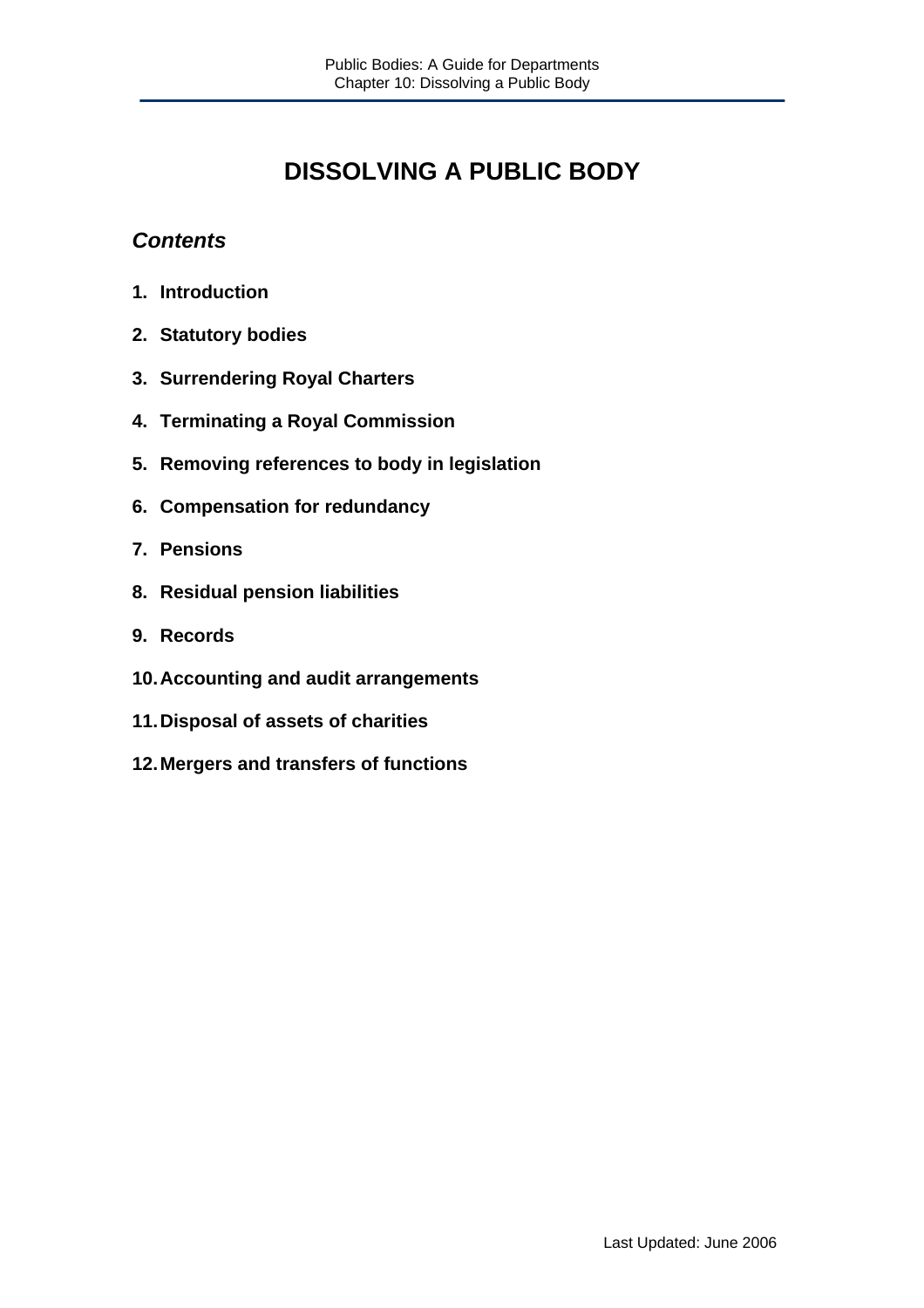#### **1. Introduction**

1.1 A public body continues to exist so long as the founding instrument remains in force. However, when a decision has been taken to dissolve an executive NDPB, ministers may decide to wind down its affairs in anticipation of its dissolution in law.

1.2 It is customary to inform parliament of such proposed action, and this should always be done where the body has been set up by or under an Act of Parliament.

1.3 Care should be taken to ensure that such winding up does not conflict with any legal duties of the NDPB.

#### **2. Statutory Bodies**

2.1 Abolishing a body established by or under statute will generally require legislation.

2.2 Legislation setting up new NDPBs should normally contain powers to permit winding up at a later date, if a fixed lifetime is not established at the outset. In most cases this will take the form of a power to make appropriate secondary legislation, subject to negative resolution.

#### **3. Surrendering Royal Charters**

3.1 A Charter can be revoked by an Act of Parliament or by the Sovereign. Technically, a Charter can also become forfeit through action in the Courts alleging impropriety, but this has not been used in modern times. In practice, a chartered body is normally dissolved through voluntary action culminating in a Petition for Surrender. This is done by the body petitioning The Queen in Council to accept the surrender of its Charter. The Petition is accompanied by an appropriate Deed of Surrender together with the original Charter bearing the Great Seal (and any Supplemental Charters). All these documents should be sent to the Privy Council Office. Acceptance of the surrender is signified by an Order in Council, which usually recites the terms of the Deed of Surrender. The chartered body ceases to exist from the date on which such an Order in Council is made.

3.2 The procedure, and the form of the Petition and Deed of Surrender may vary according to the body's constitution, and the Privy Council Office should be consulted in every case. See Paragraph 2.6 Royal Charter of Chapter 3 for contact details.

3.3 It follows from this that a chartered body cannot be dissolved by executive action. If the body concerned receives a grant-in-aid and the Secretary of State is responsible for all the appointments to the Board, then, if the Secretary of State wishes to stop funding that body and terminate the appointments or not renew them, the body would effectively cease to exist. If served with notice of the Secretary of State's intentions, the last act of the body should be to Petition for the surrender of the Charter. Arrangements would then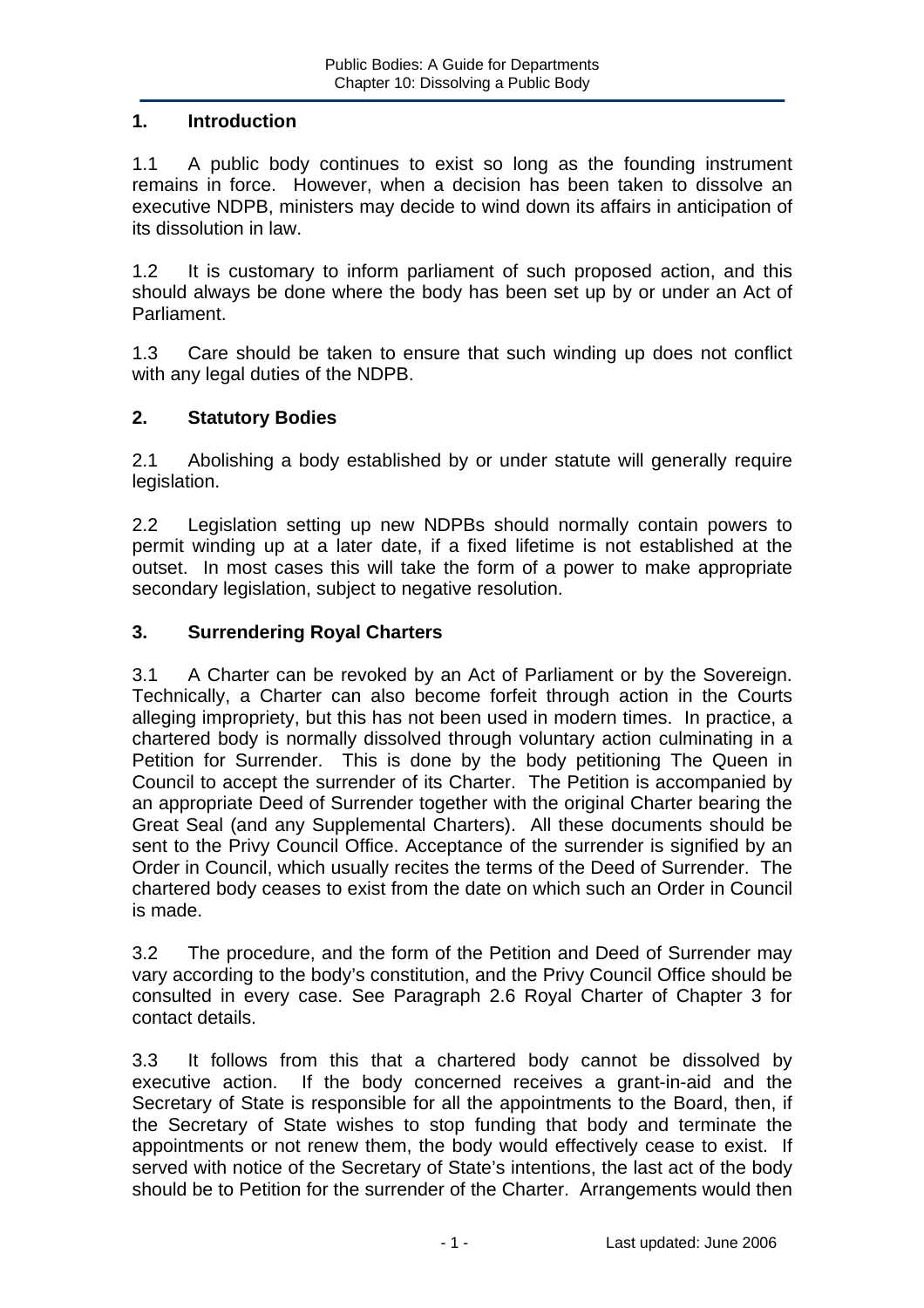be made for the disposal of any assets and liabilities before the process would be completed.

# **4. Terminating a Royal Commission**

4.1 Royal Commissions normally cease to have any existence once they have completed their tasks; but in some instances a Commission may be superseded by a new Commission. In such cases the superseded Commission needs to be formally wound up by the issue of a further Royal Warrant. The Crown Office in the Department for Constitutional Affairs (Grant Bavister on 020 7219 2632) should be contacted for guidance concerning Royal Warrants.

4.2 Where a Royal Commission is not superseded by another body but where no appointments are made to fill vacancies which arise in the course of extended researches, the Commission may be considered defunct if no report is made after a lapse of months.

# **5. Removing references to a body in legislation**

5.1 There may be references to the NDPB in legislation, such as the Parliamentary Commissioner Act 1967, the Freedom of Information Act 2000 and others. Steps will need to be taken to ensure that these unnecessary references are removed from the statute book. Legal advisers will be able to identify relevant references and advise on the means available to make the necessary amendments.

5.2 Where an NDPB whose members are disqualified from membership of the House of Commons is to be dissolved by statute, the legislation should provide for the removal of the relevant entry from Schedule 1 of the House of Commons Disqualification Act 1975. Where an NDPB is to be dissolved by other means, the Public Appointments Unit in the Cabinet Office should be informed by the sponsor department, so that the entry can be removed from the Schedule in due course by Order in Council.

# **6. Compensation for redundancy**

NDPB staff made redundant will normally be entitled to benefits due under their contracts. The statutory powers should be adequate to pay compensation but the sponsor department should check this; if powers are not adequate, provision should be included in the winding-up legislation.

# **7. Pensions**

Information on 'Pensions aspects of merging and winding up NDPBs' can be found in *Non Departmental Public Bodies Pension and Compensation Guidance Notes* issued by Treasury's Workforce, Pay and Pensions Team which can be seen at

www.hm-treasury.gov.uk/media//6DE2C/pension\_comp\_guide03.pdf.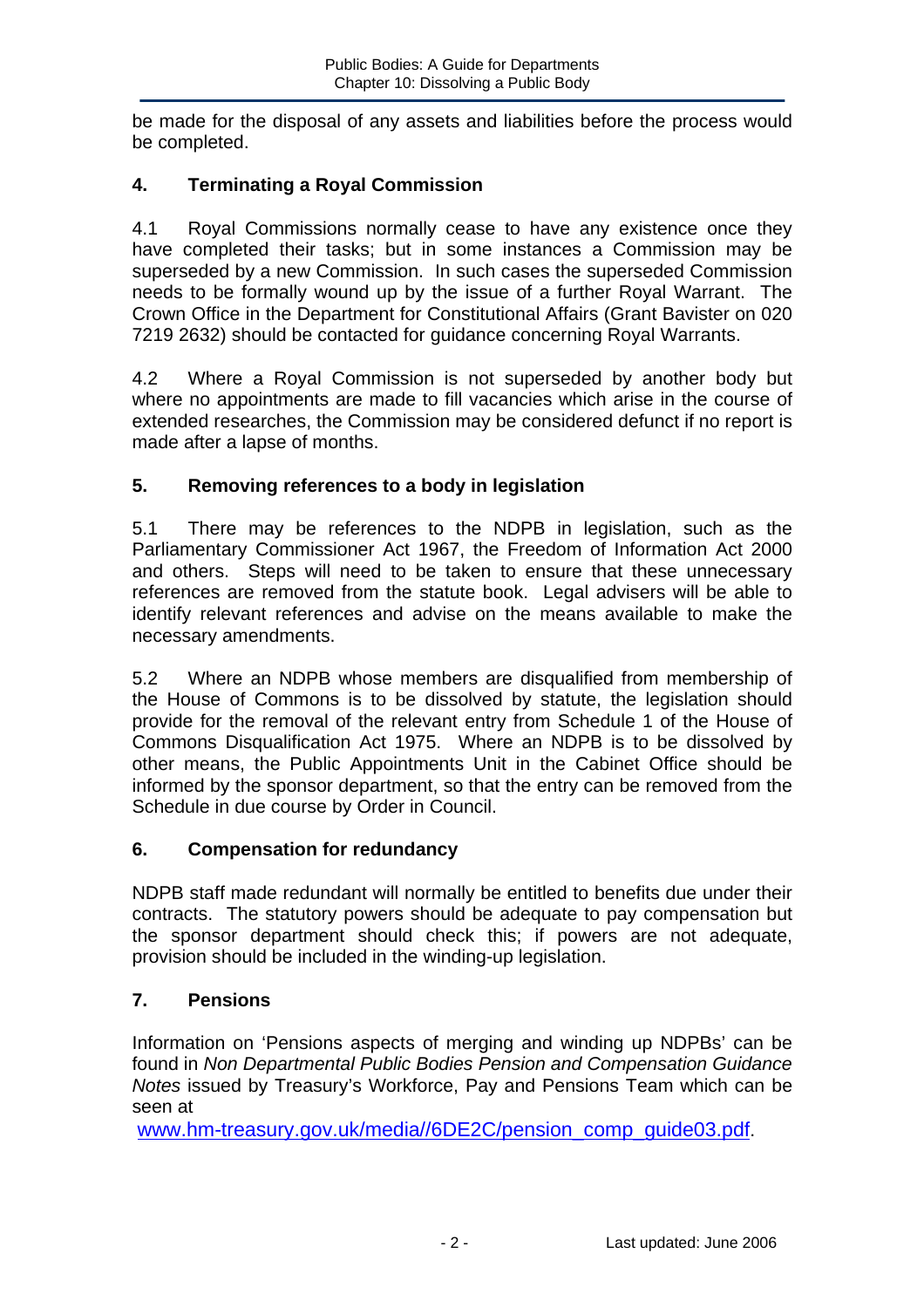#### **8. Residual pension liabilities**

8.1 When a NDPB is abolished, the sponsor department should establish that adequate powers exist to meet residual pension liabilities for board members and staff. Inadequacies should be remedied in any legislation to abolish the body. The source of finance to meet the residual liabilities should also be carefully determined, particularly when the NDPB was only partly grantaided. For wholly grant-aided bodies the financial source may well be the Vote from which the grant was paid, but each case needs to be considered with the relevant Treasury Spending Team. In some cases, a major part of the residual liabilities may be covered in alienated funds which will fall to be dealt with in accordance with the provisions in the Trust Deeds; and some other schemes may be insured. But extra costs are still likely to arise, e.g. for future pensions increases which formed part of contractual commitments.

8.2 In all cases, it will be necessary to clarify who will have the responsibility for financing the pension benefits in the future and who will have the responsibility for administering the payment of those pension benefits. Some of these problems will be avoided where there is a successor body to take over the residual liabilities or where it is possible for the staff to transfer their accrued pension rights to another scheme. But the question of powers will still be important, and when reliance is placed upon adequate existing powers it is important that these are not repealed too soon.

# **9. Records**

9.1 The sponsor department's Departmental Records Officer should be asked to advise about what should happen to the records of an NDPB that is to be abolished. If the body is being superseded by another – and there is to be legislation – it may be appropriate to provide for the transfer of records. When a NDPB is abolished without its functions being transferred elsewhere, arrangements should be made for those of its records worthy of permanent preservation. Records of bodies subject to the Public Records Acts should be appraised and transferred to the Public Record Office (PRO) in the normal way. Those of other bodies can, with the agreement of the Keeper of Public Records, be accepted by the PRO as a deposit or gift.

9.2 Further information about keeping and disposing of public records can be found at: http://www.nationalarchives.gov.uk.

# **10. Accounting and audit arrangements**

It is important to set out in the legislation the accounting and audit arrangements in the year in which the NDPB is dissolved. This should cover the need for accounts for the period from 1 April to date of dissolution, the arrangements for preparation, approval and signing the accounts, as well as including provision for the costs of, and payment to, the external auditors. The final audited accounts will need to be laid before Parliament.